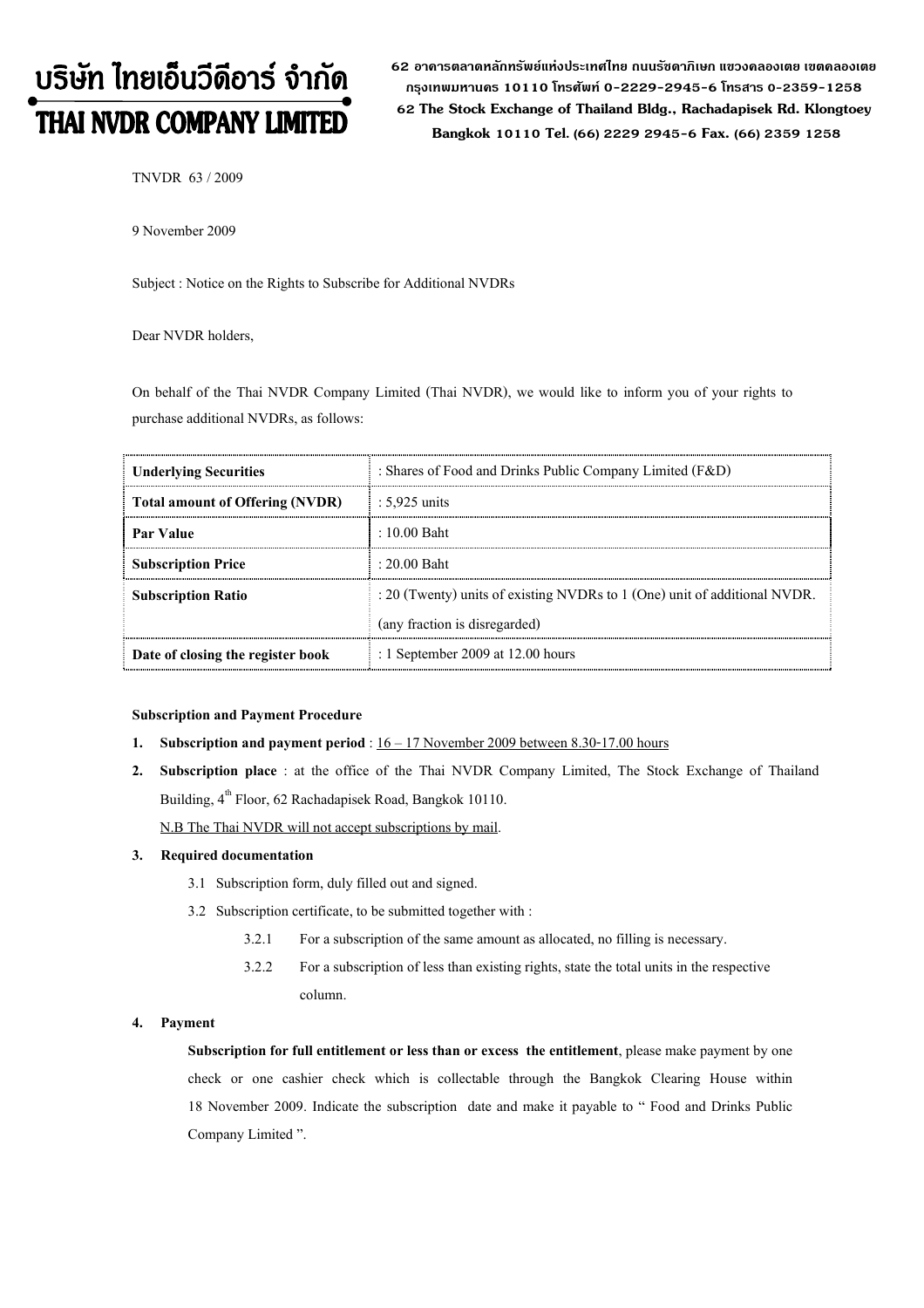- 5. If NVDR holders fail to exercise their rights or make a payment within the allotted time schedule, or the check or cashier check is not honored, it shall be deemed that such NVDR holders do not wish to exercise their subscription rights. Thai NVDR shall thus regard the subscription as being void.
- 6. Refund for unallotted NVDRs.

If the excess rights NVDRs were not allotted in full because the number of NVDRs subscribed for were more than the number or remaining units of NVDRs, the Thai NVDR will make a refund (without interest) to the NVDR holders by check for the unallotted NVDRs and send it by registered mail to the address that appears on the Share Register Book on the date of closing the book, within 40 days from the final day of the subscription period.

Should you need any further information, please do not hesitate to contact Thai NVDR Company Limited at 02-229-2800 Ext. 2938-46.

Sincerely yours, Thai NVDR Company Limited

 $\mathcal{P}_{\mathcal{P}}$ .

(Udomwara Dechsongjarus) Group Head Post - Trade Operation The Stock Exchange of Thailand Group

Enclosure : 1. Subscription Form for NVDR Right Issues 2. Subscription Certificate